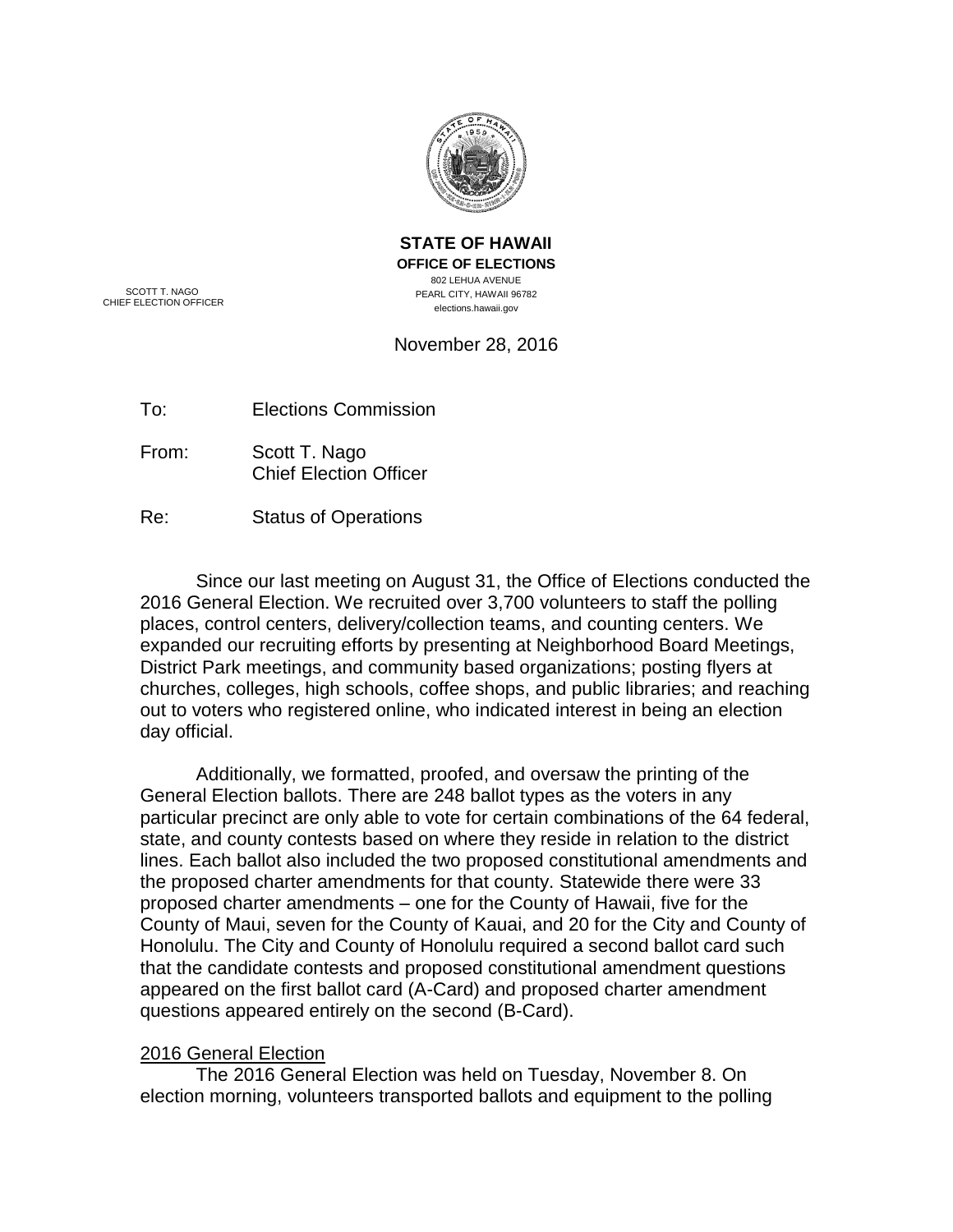Elections Commission November 28, 2016 Page 2

place for delivery at 5:00 a.m. Precinct Officials set up the polling places to manage the flow of voters. They also set up the voting equipment, as well as established communications with the control center. The issues that arose involved locating the equipment in the facility, and confirming that all polling places had opened.

Throughout the day, polling places and the control center managed transactions related to voter registration checks, including updating addresses and polling place location for voters that moved; cancelling absentee mail ballots; and voting machine incidents.

#### Machine Incidents

If there was a voting machine incident at a polling place, precinct officials notified voters that the machine was offline and that they could deposit their ballot in the emergency ballot bin, while a troubleshooter was deployed to the polling place to replace the equipment.

During a machine incident, our priority was to ensure that there was no break in voting. As such, if an issue could not be immediately diagnosed and resolved over the telephone, we dispatched troubleshooters with replacement equipment to the polling place to resolve the issue. For example, the voting machines at DP 25-04 and DP 49-02 were inaccessible to the facility official and precinct officials. As time was of the essence, we dispatched troubleshooters with replacement equipment.

Similarly, we experienced full ballot boxes at DP 17-03 and DP 42-01 which caused paper jams when scanning the ballot. DP 17-03 immediately used the replacement voting machine we dispatched to them. As for DP 42-01, precinct officials followed procedures to use the emergency ballot bin while ballots were packed into voted ballot containers, and resumed using the machine to scan ballots once completed. Several other polling places followed these procedures and as such, those situations did not require a troubleshooter to be dispatched with replacement equipment.

There were 20 voting machine incidents related to paper ballots statewide. There was one incident in the County of Hawaii, one incident in the County of Maui, and none in the County of Kauai. In the City and County of Honolulu, there were 18 machine incidents, many of which could be attributed to the double ballot cards which caused an increased in the number of paper jams.

### General Election Review

We have conducted debriefs with our election day volunteers, as well as the county election staff and the voting system vendor. Preparations for the 2018 Elections are already underway to improve upon our procedures and manuals based on the debriefs.